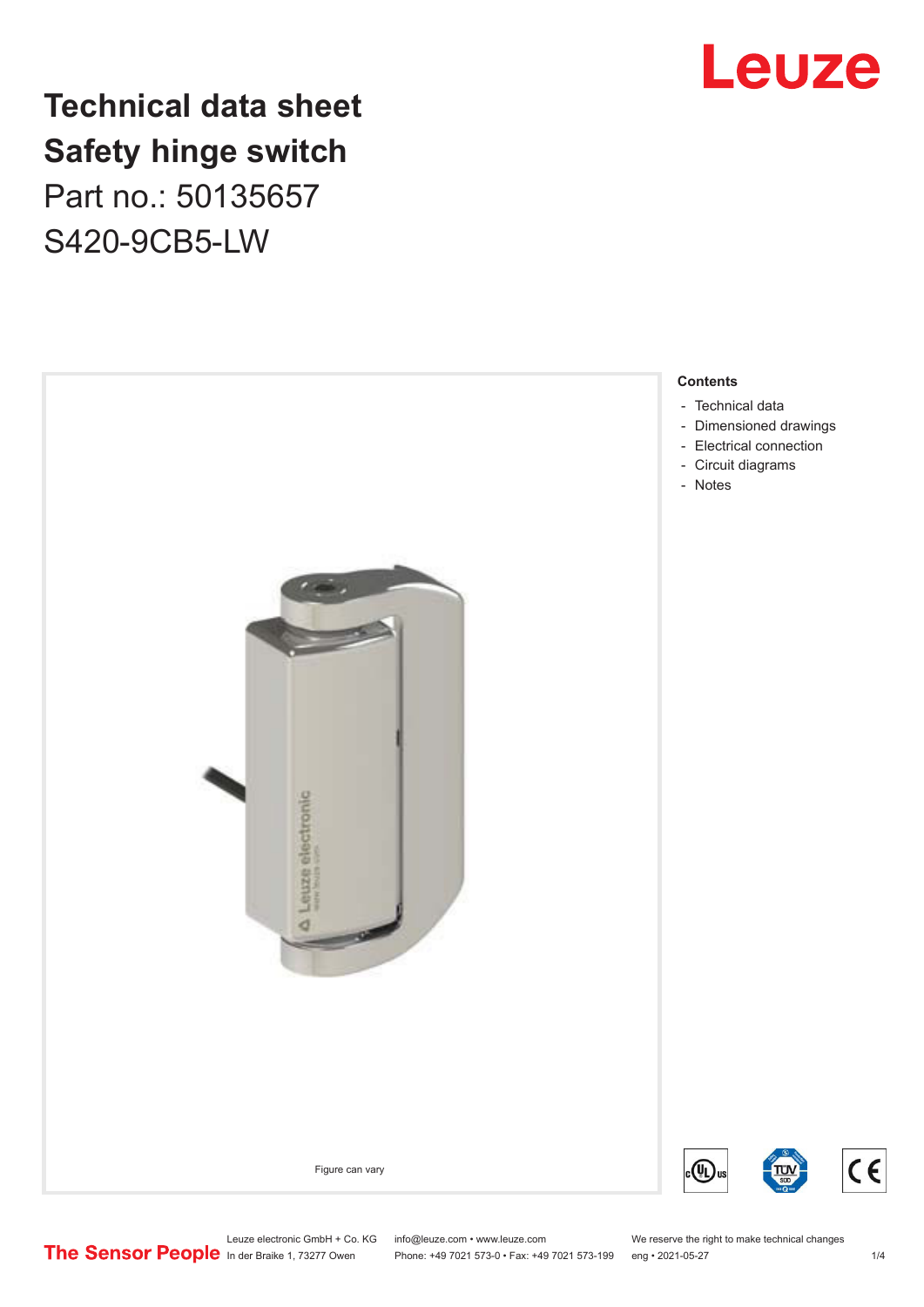### <span id="page-1-0"></span>**Technical data**

#### **Basic data**

| <b>Series</b>                                            | S400                                                                                       |
|----------------------------------------------------------|--------------------------------------------------------------------------------------------|
| <b>Functions</b>                                         |                                                                                            |
| <b>Functions</b>                                         | Integration in control circuits up to cate-<br>gory 4 in accordance with EN ISO<br>13849-1 |
|                                                          | Locking device without guard<br>interlocking according to EN ISO 14119                     |
|                                                          | Mechanical hinge with integrated safety<br>switch                                          |
| <b>Characteristic parameters</b>                         |                                                                                            |
| Mission time T <sub>M</sub>                              | 20 years, EN ISO 13849-1                                                                   |
| <b>B</b> 10 <sub>d</sub>                                 | 5,000,000 number of cycles                                                                 |
| <b>Electrical data</b>                                   |                                                                                            |
| Usage category at DC 13                                  | Ue 24 V, le 2 A, EN 60947-5-1                                                              |
| Usage category at AC 15                                  | Ue 24 V, le 2 A, EN 60947-5-1                                                              |
| <b>Contact allocation</b>                                | $2NC + 2NO$                                                                                |
| Short circuit protected                                  | 500 V, 2 A, type gG, IEC 60269-1                                                           |
|                                                          |                                                                                            |
| Performance data<br><b>Rated insulation voltage</b>      | 30 V AC, 36 V DC                                                                           |
| Conventional thermal current, max.                       | 2 A                                                                                        |
|                                                          |                                                                                            |
| <b>Connection</b>                                        |                                                                                            |
| <b>Number of connections</b>                             | 1 Piece(s)                                                                                 |
| <b>Connection 1</b>                                      |                                                                                            |
| <b>Function</b>                                          | Contact connection                                                                         |
| <b>Type of connection</b>                                | Cable                                                                                      |
| Cable length                                             | 5,000 mm                                                                                   |
| <b>Sheathing material</b><br><b>Number of conductors</b> | <b>PVC</b><br>8-wire                                                                       |
|                                                          |                                                                                            |
| Mechanical data                                          |                                                                                            |
| Design                                                   | Cubic                                                                                      |
| Dimension (W x H x L)                                    | 76 mm x 31.5 mm x 126 mm                                                                   |
| <b>Housing material</b>                                  | Stainless steel                                                                            |
| <b>Stainless steel housing</b>                           | <b>AISI 316L</b>                                                                           |
| <b>Electrical contact material</b>                       | Silver alloy                                                                               |
| Net weight                                               | $1,025$ g                                                                                  |
| <b>Housing color</b><br><b>Type of fastening</b>         | Silver                                                                                     |
|                                                          | Mounting plate<br>Mounting thread                                                          |
| Side of cable entry                                      | Wall side                                                                                  |
| Switch type                                              | Interlock device without guard<br>interlocking, ISO 14119                                  |
| Switching principle                                      | Slow-action contact                                                                        |
| <b>Axial stress</b>                                      | 2.000 N·m                                                                                  |
| <b>Radial stress</b>                                     | 2,000 N·m                                                                                  |
| <b>Torsional stress</b>                                  | 50 N·m                                                                                     |
| <b>Mechanical life time</b>                              | 1,000,000 actuation cycles, IEC 6047-5-                                                    |
| <b>Actuation frequency, max.</b>                         | 1,200 per hour, IEC 6047-5-1                                                               |
| Internal actuator                                        | Safety switch in hinge, encapsulated                                                       |
| Actuating path (angle) with forced<br>separation         | 4N                                                                                         |
| Actuation angle, max.                                    | 180°                                                                                       |
| Actuating path (angle) with forced                       | From set switching point                                                                   |
| separation                                               |                                                                                            |
|                                                          |                                                                                            |

#### **Environmental data**

| Ambient temperature, operation | $-2580 °C$    |
|--------------------------------|---------------|
| Degree of contamination        | 3, EN 60947-1 |
| <b>Certifications</b>          |               |
| Degree of protection           | IP 67         |
|                                | IP 69K        |
| <b>Certifications</b>          | c UL US       |

TÜV Süd

Leuze

#### **Classification**

| 85369095 |
|----------|
| 27272690 |
| 27270609 |
| 27270609 |
| 27270609 |
| 27270609 |
| EC002591 |
| EC002591 |
| EC002591 |
|          |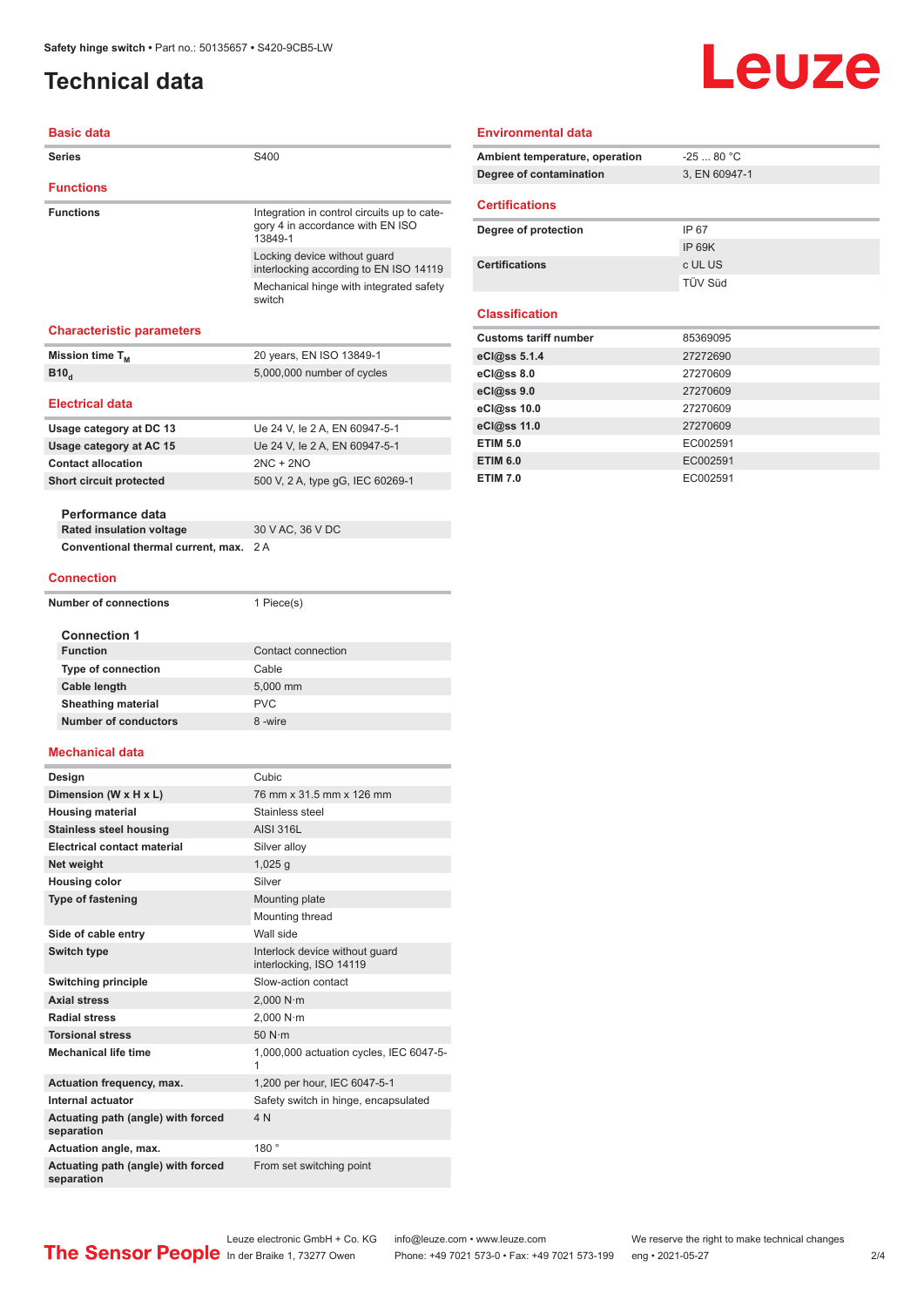### <span id="page-2-0"></span>**Dimensioned drawings**

All dimensions in millimeters







### **Electrical connection**

#### **Connection 1**

| <b>Function</b>             | Contact connection    |
|-----------------------------|-----------------------|
| Type of connection          | Cable                 |
| Cable length                | 5,000 mm              |
| <b>Sheathing material</b>   | <b>PVC</b>            |
| Cable color                 | <b>Black</b>          |
| <b>Number of conductors</b> | 8-wire                |
| Wire cross section          | $0.5$ mm <sup>2</sup> |

#### **Conductor color Conductor assignment**

| <b>Black</b>         | NC(1) |
|----------------------|-------|
| <b>Black / White</b> | NC(1) |
| Red                  | NC(2) |
| Red / White          | NC(2) |
| <b>Brown</b>         | NO(1) |
| <b>Blue</b>          | NO(1) |
| <b>Violet</b>        | NO(2) |
| Violet / White       | NO(2) |
|                      |       |